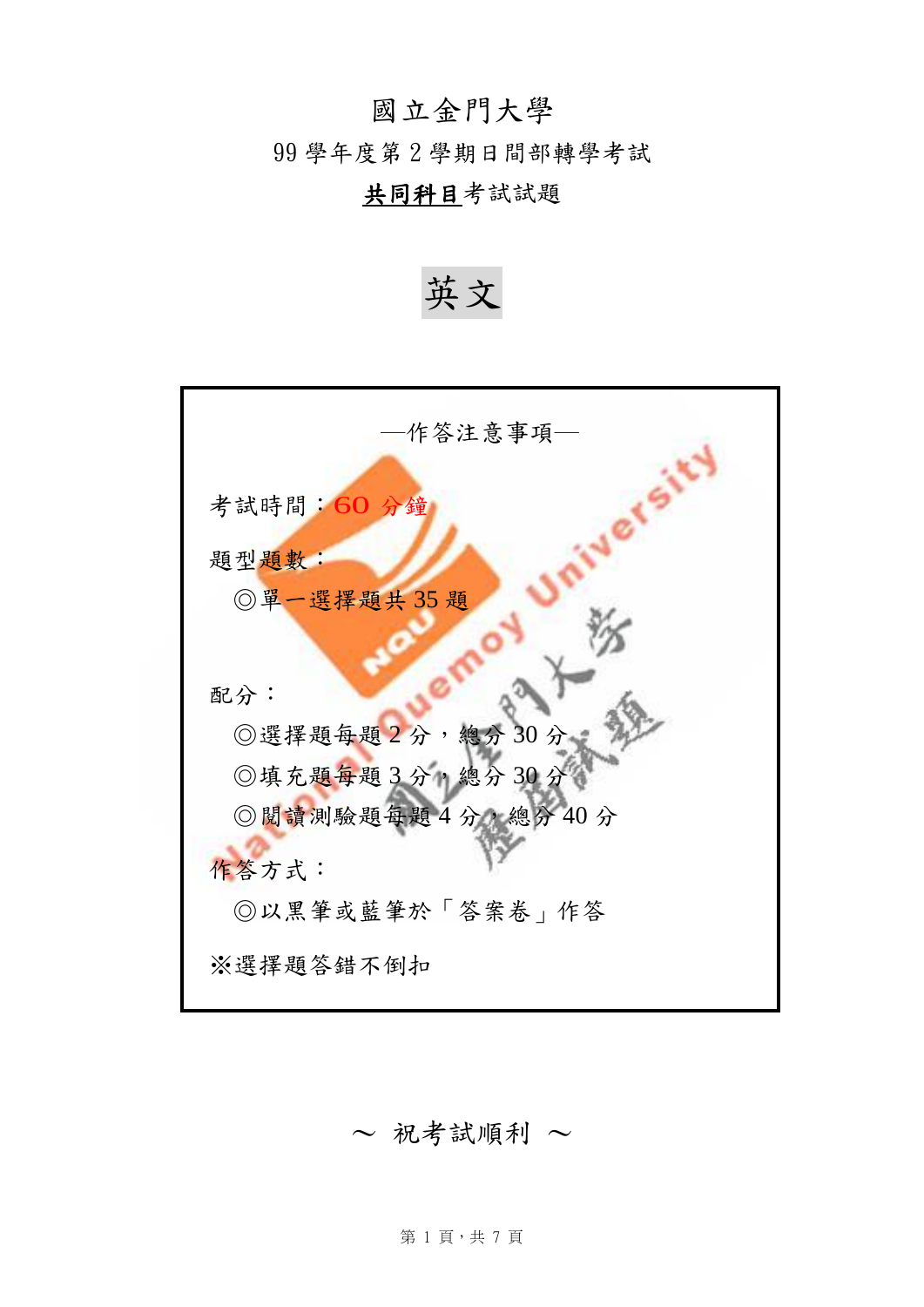## 一、選擇題**(30%)**

|                                                                                       |                                                      |                                                              | 1. Mother: I am going to be home late tonight. I have to work overtime. |  |  |  |  |
|---------------------------------------------------------------------------------------|------------------------------------------------------|--------------------------------------------------------------|-------------------------------------------------------------------------|--|--|--|--|
| Son: What time are you ___________ home then?                                         |                                                      |                                                              |                                                                         |  |  |  |  |
|                                                                                       |                                                      | A. go B. coming C. will D. come                              |                                                                         |  |  |  |  |
|                                                                                       |                                                      |                                                              |                                                                         |  |  |  |  |
|                                                                                       | 2. My dad __________ me a bike for last my birthday. |                                                              |                                                                         |  |  |  |  |
|                                                                                       |                                                      | A.bought B. buy C. buying D. buys                            |                                                                         |  |  |  |  |
|                                                                                       |                                                      |                                                              |                                                                         |  |  |  |  |
|                                                                                       |                                                      | 3. John and ____________ sister want to come with us too.    |                                                                         |  |  |  |  |
|                                                                                       |                                                      | A.her B. he's C. him D. his                                  |                                                                         |  |  |  |  |
| 4. Did you ___________ what Kathy said about Patrick?                                 |                                                      |                                                              |                                                                         |  |  |  |  |
|                                                                                       |                                                      | A.see B. smell C. heard D. hear                              |                                                                         |  |  |  |  |
|                                                                                       |                                                      |                                                              |                                                                         |  |  |  |  |
| 5. Frank: I cannot believe it is snowing in October already.                          |                                                      |                                                              |                                                                         |  |  |  |  |
| Craig: Looks like is coming early this year.                                          |                                                      |                                                              |                                                                         |  |  |  |  |
|                                                                                       |                                                      | A.fall B. winter C. summer D. spring                         |                                                                         |  |  |  |  |
|                                                                                       |                                                      |                                                              |                                                                         |  |  |  |  |
|                                                                                       |                                                      | 6. Please get me some toothpaste when you are at the _       |                                                                         |  |  |  |  |
|                                                                                       |                                                      |                                                              | A.drugstore B. butcher C. baker D. post office                          |  |  |  |  |
|                                                                                       |                                                      |                                                              |                                                                         |  |  |  |  |
|                                                                                       |                                                      | 7. I hear you have an older sister. How much older is she __ | you?                                                                    |  |  |  |  |
|                                                                                       |                                                      | A.with B. than C. comparing D. then                          |                                                                         |  |  |  |  |
|                                                                                       |                                                      |                                                              |                                                                         |  |  |  |  |
|                                                                                       |                                                      |                                                              | 8. Elisa is a very impatient person. She hates _________ for people.    |  |  |  |  |
| A.wait                                                                                |                                                      | B. waiting on C. to wait D. waits                            |                                                                         |  |  |  |  |
|                                                                                       |                                                      |                                                              |                                                                         |  |  |  |  |
| 9. As I looked up into the sky I saw the airplane fly my head.                        |                                                      |                                                              |                                                                         |  |  |  |  |
| A.over                                                                                | B. under                                             | C. next to                                                   | D. into                                                                 |  |  |  |  |
|                                                                                       |                                                      |                                                              |                                                                         |  |  |  |  |
| 10. There will be an end of summer ____________ at the department store this weekend. |                                                      |                                                              |                                                                         |  |  |  |  |
| My friend who works there told me that everything will be half price.                 |                                                      |                                                              |                                                                         |  |  |  |  |
| A.sell                                                                                | B. selling                                           | C. sale                                                      | D. sail                                                                 |  |  |  |  |
| 11. If you are not doing anything later, we can __________ see a movie tonight.       |                                                      |                                                              |                                                                         |  |  |  |  |
|                                                                                       |                                                      |                                                              |                                                                         |  |  |  |  |
| A. goes                                                                               | B. going to                                          | C. gone                                                      | D. go to                                                                |  |  |  |  |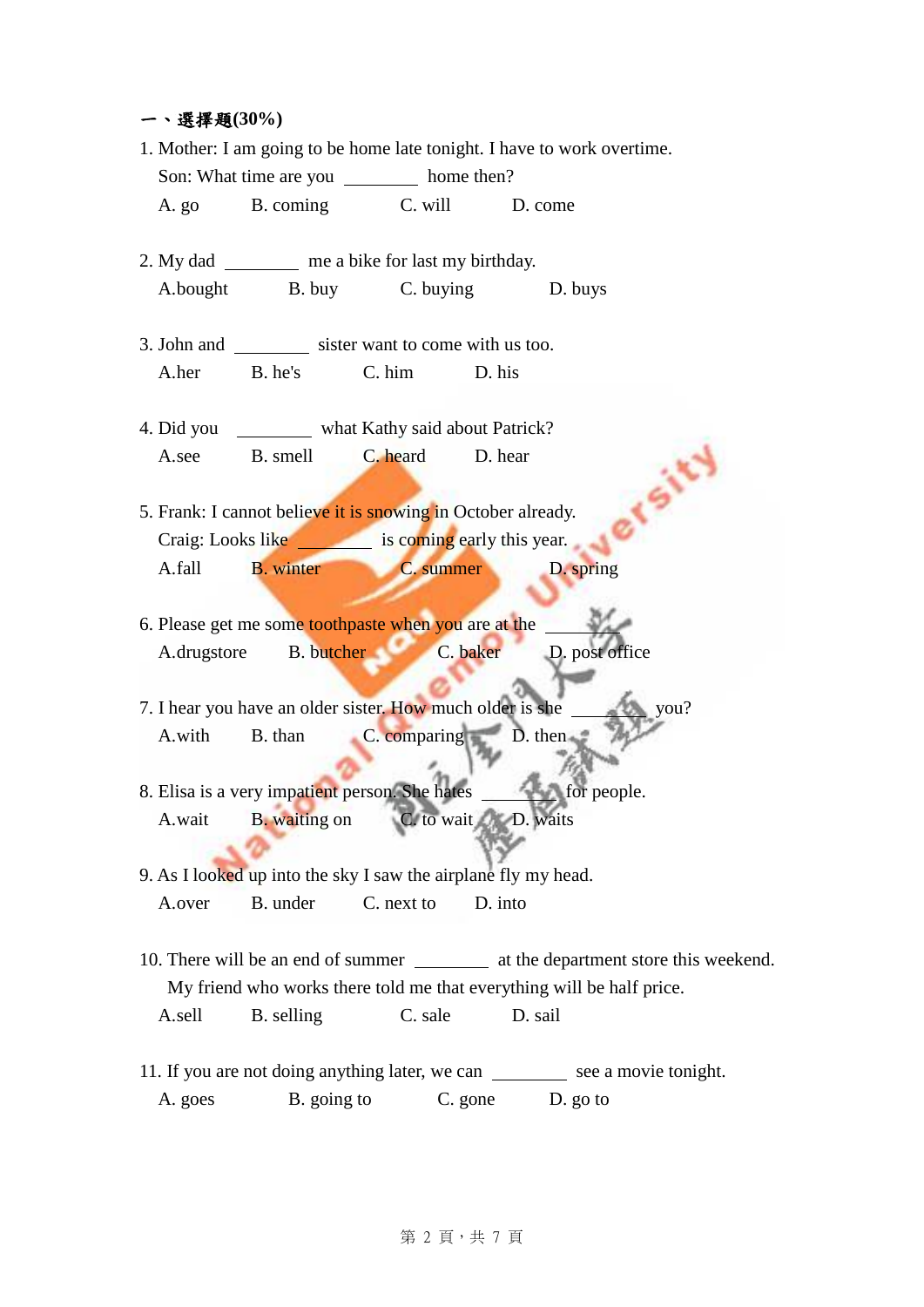| 12. Teacher: Where is your homework?                                                                                           |           |                                                    |               |  |  |  |  |  |
|--------------------------------------------------------------------------------------------------------------------------------|-----------|----------------------------------------------------|---------------|--|--|--|--|--|
| Eric: I am sorry, but I                                                                                                        |           | to bring it. I promise to give it to you tomorrow. |               |  |  |  |  |  |
| A. did not                                                                                                                     | B. forgot | C. forget                                          | D. remember   |  |  |  |  |  |
| 13. Mark: What is wrong? You look sick.<br>Jenny: No, it is just that I have terrible toothache. I think I need to go to see a |           |                                                    |               |  |  |  |  |  |
| A dentist                                                                                                                      | B. doctor | C. salesman                                        | D. pharmacist |  |  |  |  |  |

- 14. Wow! I did not know you have been married so long Michael. What is your name again? A.wife B. wife's C. wives D. wives'
- 15. Rick owns four dogs. James only owns two dogs and a cat. Therefore, James has

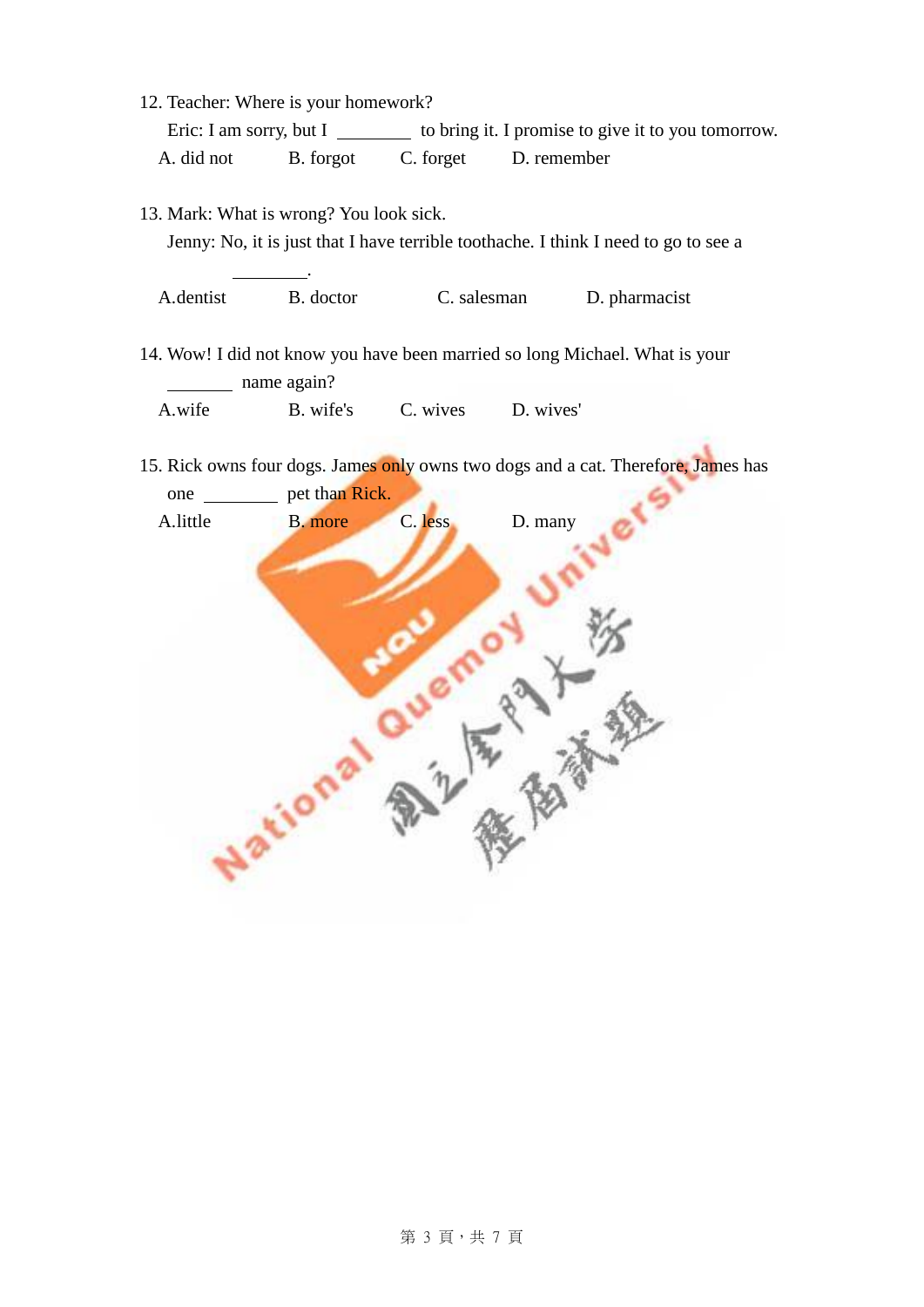## 二、填充題**(30%)**

### Questions 16-20

Mr. Holmes is a detective. He likes to (16) mystery movies. On the weekends he (17) goes to the video store to rent mystery movies. Mr. Holmes is an impatient man. He always wants to know who the killer is (18) watching a movie. Mr. Holmes always asks the store clerk to tell him the name of the killer in a movie as he (19) out of the video store. Every time, the store clerk would tell him the same thing, "You're the detective,  $(20)$  it out yourself."

16. A. look at B. watch C. read D. seeing 17. A. usually B. very often C. like D. every time 18. A. after B. before C. during D. beginning 19. A. run B. jog C. walking D. walks<br>
20.A. know B. find C. figure D. see<br>
Question 20.A. know B. find C. figure D. see

#### Questions 21-25

After a long walk in the park one day, Tom and his wife Alice decided to sit down and take a  $(21)$  It had rained in the morning so the grass was too  $(22)$  to sit on. They decided to have a  $(23)$  on a park bench. As they were  $(24)$  there, Tom commented to his wife that the bench felt wet. His wife Alice then noticed a piece of paper with some words written on it on the back of the bench. Tom asked his wife what was written on the paper. His wife with an (25) expression replied, "Wet Paint!"

| 21. A. rest   | <b>B.</b> sleep | C. break   | D. time  |
|---------------|-----------------|------------|----------|
| 22. A. short  | B. tall         | C. dry     | D. wet   |
| 23. A. seat   | B. chair        | C. bed     | D. stand |
| 24. A. sat    | B. sit          | C. sitting | D. sits  |
| 25. A. sleepy | B. upset        | C. drunk   | D. crazy |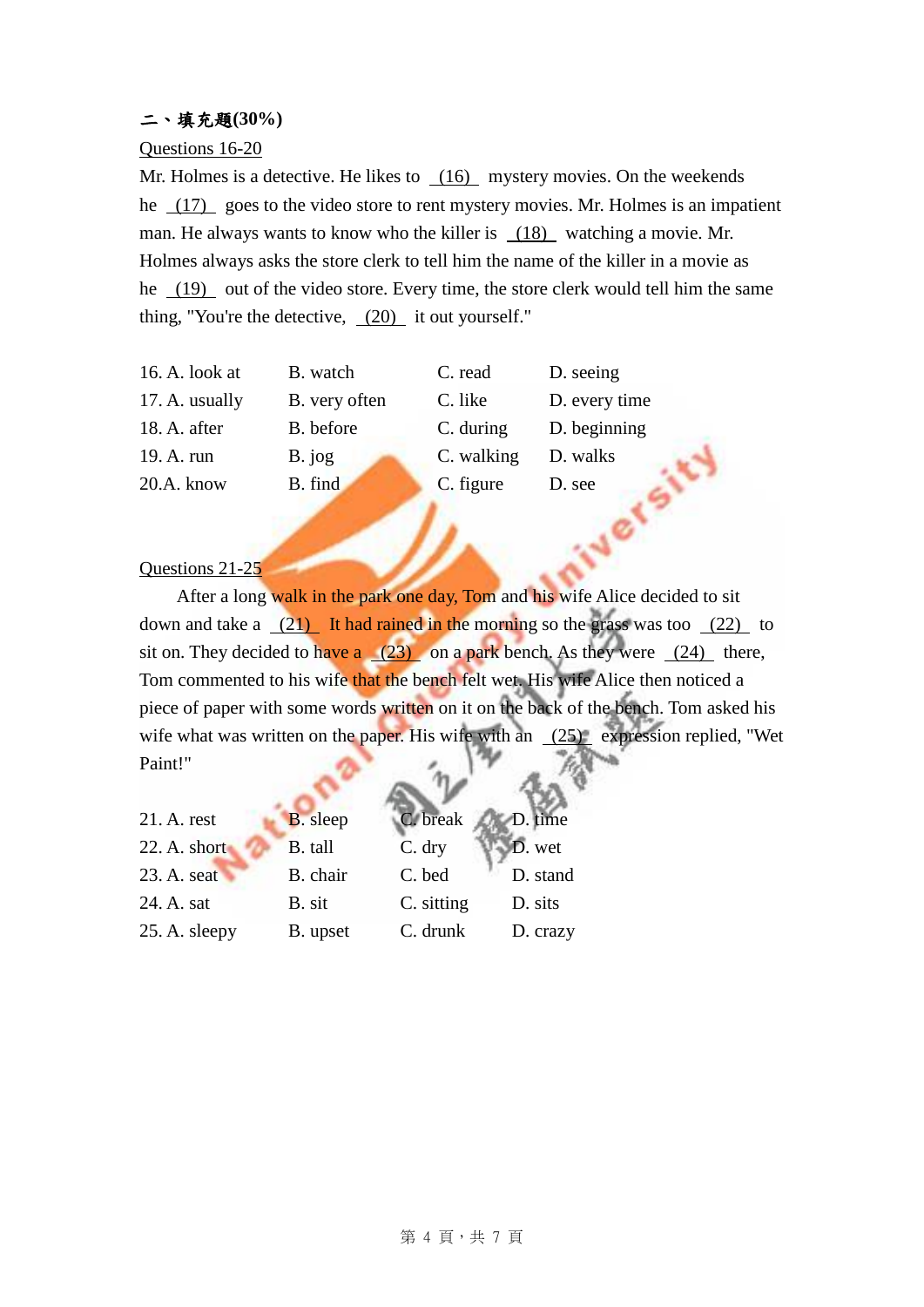## 三、閱讀測驗題**(40%)**

Question 26



26. What does this sign mean?

- A. You can bring a camera, but not take pictures.
- B. No cameras are allowed to be brought in.
- C. No cameras that have flashes can be used.
- D. You cannot come in without a camera.

#### Questions 27-28

When Benito was a young child, he used to always swear. His mother said that he had a very dirty mouth. Every other word that came out of his mouth was a bad word. Benito's father said that he sounded like an angry taxi driver. Finally, one day, his parents warned him that if he ever swore again that they would wash his mouth with soap. Ever since then, Benito has never spoken a single swear word.

- 27. What did Benito like to do?
	- A. Say bad words.
	- B. Say funny words.
	- C. Clean his mouth with soap.
	- D. Speak loudly.

### 28. Why did his parents say he sounded like an angry taxi driver?

- A. Because he drove like a taxi driver.
- B. Because he looks like a taxi driver.
- C. Because he talks like a taxi driver.
- D. Because he sings likes a taxi driver.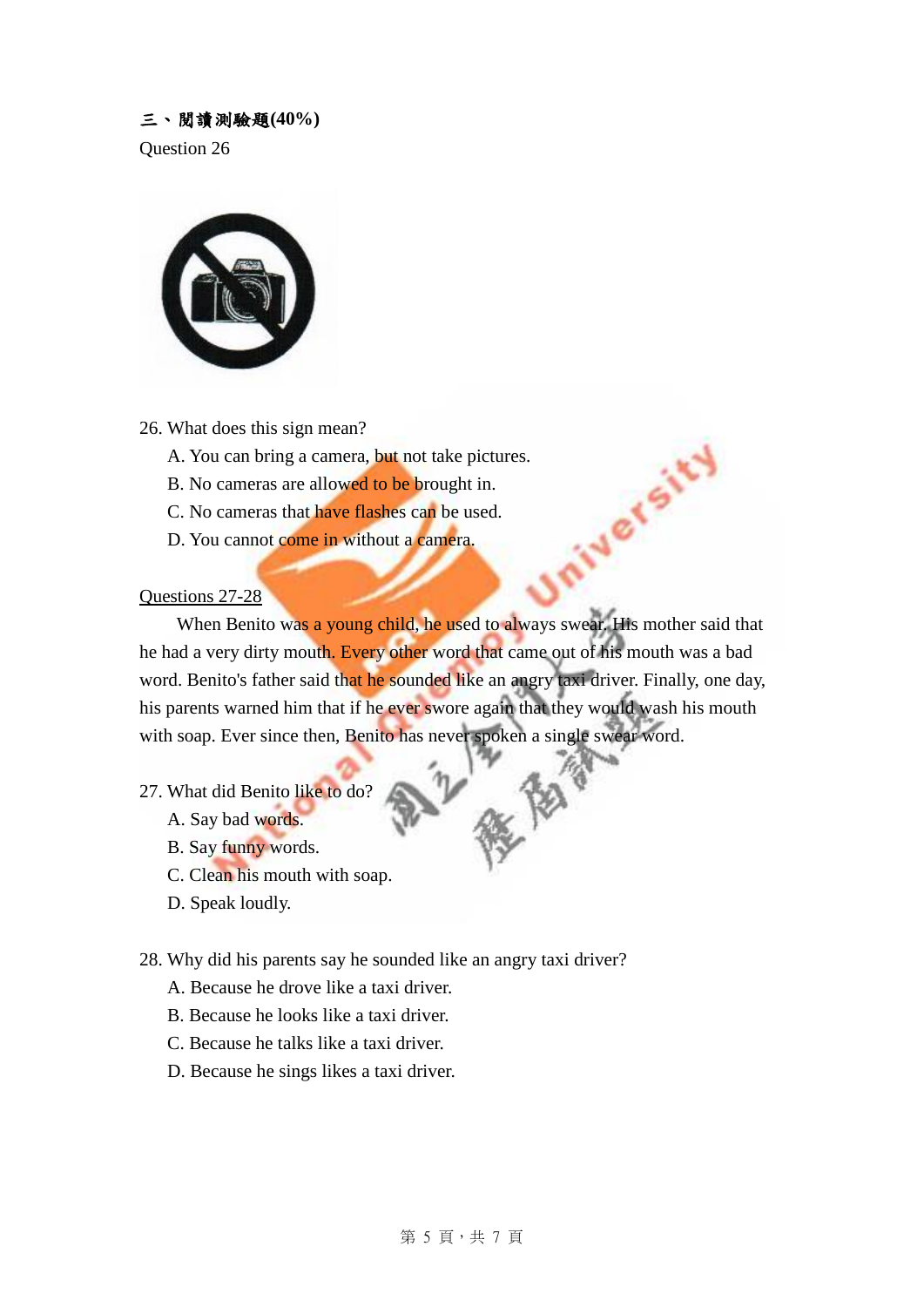## Questions 29-30

In Western cultures as in many Asian cultures there are many strange beliefs about numbers. Many Westerners believe that the number 13 is unlucky. Many buildings in Western countries do not have a 13th floor. However, in Asian countries this is not the same. The number 13 is not particularly lucky or lucky. For Asians, the number 4 sounds unlucky. The number 4 in Chinese sounds like the word "death". Many buildings will not have a 4th floor or a number 4 as a house number.

iversit'

**PART REPAIR** 

29. What does "beliefs" mean?

- A. Trust.
- B. Feeling of something.
- C. Ideal.
- D. Religion.

30. Why is the number 14 considered unlucky by Asians?

- A. It comes after 13.
- B. It can kill someone.
- C. It sounds like the word die.
- D. It sounds funny in Chinese.

Question 31



- 31. When would you most likely see this sign?
- A. While reading in a library.
- B. While shopping in a department store.
- C. While driving on the road.
- D While eating in a restaurant.